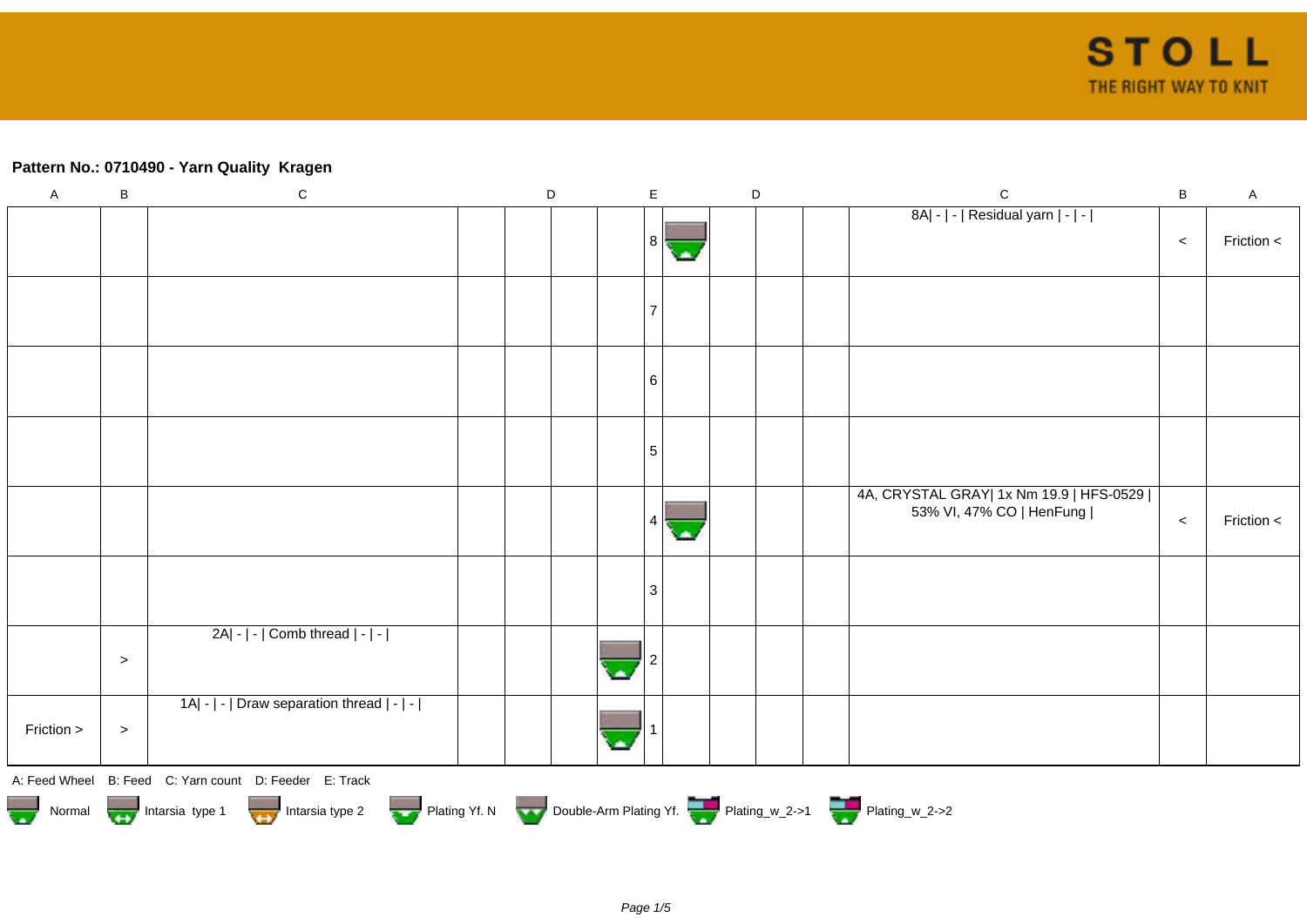### **Pattern No.: 0710490 - Yarn Quality Zutaten**

| $\mathsf A$                                                                                                                                    | $\sf B$   | ${\bf C}$                                                             |  | $\mathsf D$ |  |    | E      |   |  | $\mathsf D$ | $\mathsf C$                                                           | $\sf B$ | $\mathsf{A}$ |
|------------------------------------------------------------------------------------------------------------------------------------------------|-----------|-----------------------------------------------------------------------|--|-------------|--|----|--------|---|--|-------------|-----------------------------------------------------------------------|---------|--------------|
|                                                                                                                                                |           |                                                                       |  |             |  |    | । 8 ।ਵ | ٠ |  |             | 8A  -   -   Residual yarn   -   -                                     | $\,<$   | Friction <   |
|                                                                                                                                                |           |                                                                       |  |             |  |    |        |   |  |             |                                                                       |         |              |
|                                                                                                                                                |           |                                                                       |  |             |  |    |        |   |  |             |                                                                       |         |              |
|                                                                                                                                                |           |                                                                       |  |             |  |    | 6      |   |  |             |                                                                       |         |              |
| Friction >                                                                                                                                     | $\,>$     | 5A, CRYSTAL GRAY  1x Nm 19.9   HFS-0529  <br>53% VI, 47% CO   HenFung |  |             |  | ц. |        |   |  |             |                                                                       |         |              |
|                                                                                                                                                |           |                                                                       |  |             |  |    |        | ٠ |  |             | 4A, CRYSTAL GRAY  1x Nm 19.9   HFS-0529  <br>53% VI, 47% CO   HenFung | $\,<$   | Friction <   |
|                                                                                                                                                |           |                                                                       |  |             |  |    | З      |   |  |             |                                                                       |         |              |
|                                                                                                                                                | $\, > \,$ | $2A - - $ Comb thread $ - - $                                         |  |             |  |    |        |   |  |             |                                                                       |         |              |
|                                                                                                                                                |           |                                                                       |  |             |  |    |        |   |  |             |                                                                       |         |              |
|                                                                                                                                                |           | A: Feed Wheel B: Feed C: Yarn count D: Feeder E: Track                |  |             |  |    |        |   |  |             |                                                                       |         |              |
| Plating Yf. N Double-Arm Plating Yf. Plating_w_2->1 Plating_w_2->2<br>Normal <b>Community</b> Intersia type 1 <b>Community</b> Intersia type 2 |           |                                                                       |  |             |  |    |        |   |  |             |                                                                       |         |              |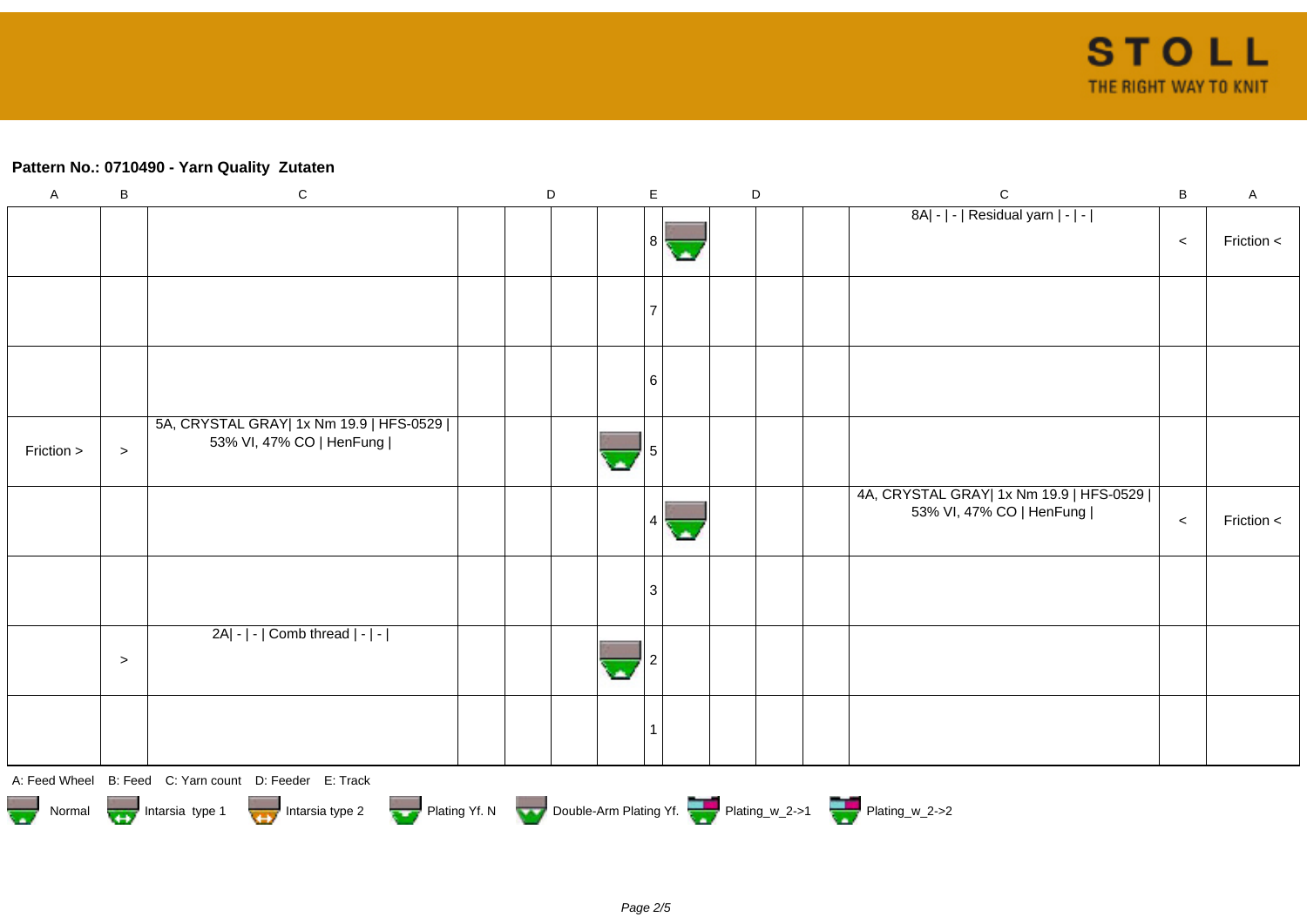# **Pattern No.: 0710490 - Yarn Quality V-Teil(e)**

| $\boldsymbol{\mathsf{A}}$ | B                                                                                                        | ${\bf C}$                                                             | D | E |    | D        |  | $\mathsf C$                                                           | B     | Α            |  |  |
|---------------------------|----------------------------------------------------------------------------------------------------------|-----------------------------------------------------------------------|---|---|----|----------|--|-----------------------------------------------------------------------|-------|--------------|--|--|
|                           |                                                                                                          |                                                                       |   | 8 | o. |          |  | 8A  -   -   Residual yarn   -   -                                     | $\,<$ | Friction $<$ |  |  |
|                           |                                                                                                          |                                                                       |   |   |    |          |  |                                                                       |       |              |  |  |
| Friction >                | $>\!>$                                                                                                   | 6A, AQUA GREEN  2x Nm 19.9   HFS-0529  <br>53% VI, 47% CO   HenFung   |   | 6 |    | A.       |  | 6B, AQUA GREEN  2x Nm 19.9   HFS-0529  <br>53% VI, 47% CO   HenFung   | $\,<$ | Friction $<$ |  |  |
| Friction >                | >                                                                                                        | 5A, SWEDISH BLUE  2x Nm 19.9   HFS-0529  <br>53% VI, 47% CO   HenFung |   | 5 |    | $\Delta$ |  | 5B, SWEDISH BLUE  2x Nm 19.9   HFS-0529  <br>53% VI, 47% CO   HenFung | <<    | Friction $<$ |  |  |
|                           |                                                                                                          |                                                                       |   |   |    |          |  | 4A, CRYSTAL GRAY  1x Nm 19.9   HFS-0529  <br>53% VI, 47% CO   HenFung | $\,<$ | Friction <   |  |  |
| Friction >                | $\geq$                                                                                                   | 3A, CRYSTAL GRAY  1x Nm 19.9   HFS-0529  <br>53% VI, 47% CO   HenFung |   |   |    |          |  |                                                                       |       |              |  |  |
|                           | $\geq$                                                                                                   | 2A  -   -   Comb thread   -   -                                       |   |   |    |          |  |                                                                       |       |              |  |  |
| Friction >                | $\, > \,$                                                                                                | 1A   -   Draw separation thread   -                                   |   |   |    |          |  |                                                                       |       |              |  |  |
| A: Feed Wheel             |                                                                                                          | B: Feed C: Yarn count D: Feeder E: Track                              |   |   |    |          |  |                                                                       |       |              |  |  |
| Normal                    | Plating Yf. N Double-Arm Plating Yf. Plating_w_2->1 Plating_w_2->2<br>Intarsia type 1<br>Intarsia type 2 |                                                                       |   |   |    |          |  |                                                                       |       |              |  |  |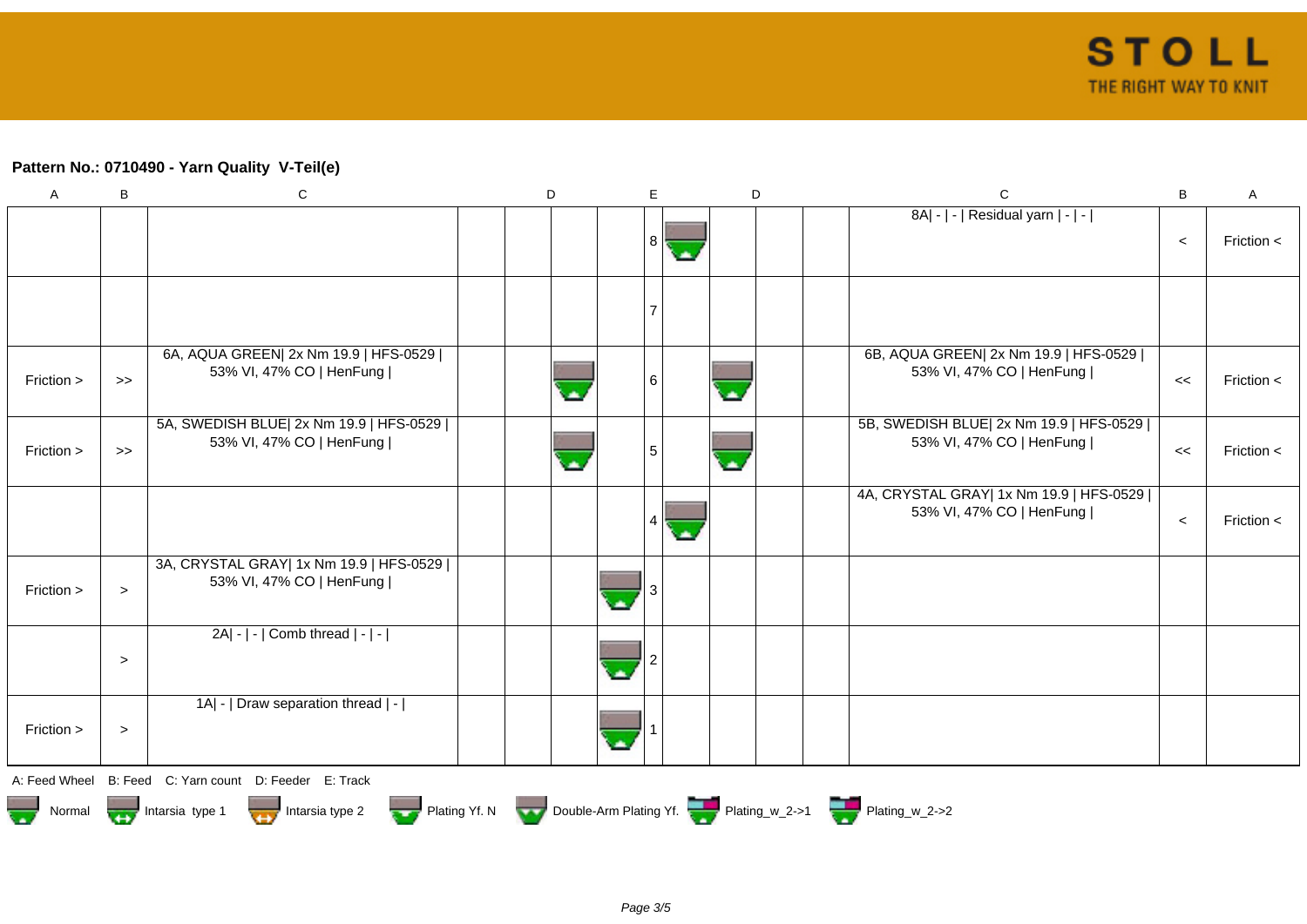## **Pattern No.: 0710490 - Yarn Quality R-Teil(e)**

| $\mathsf A$ | B     | $\mathbf C$                                                                      | $\mathsf D$ | $\mathsf E$ | D | $\mathsf{C}$                                                          | $\sf B$ | $\mathsf{A}$ |
|-------------|-------|----------------------------------------------------------------------------------|-------------|-------------|---|-----------------------------------------------------------------------|---------|--------------|
|             |       |                                                                                  |             | 8           |   | 8A  -   -   Residual yarn   -   -                                     | $\,<$   | Friction <   |
|             |       |                                                                                  |             |             |   |                                                                       |         |              |
|             |       |                                                                                  |             | 6           |   |                                                                       |         |              |
|             |       |                                                                                  |             | 5           |   |                                                                       |         |              |
|             |       |                                                                                  |             |             |   | 4A, CRYSTAL GRAY  1x Nm 19.9   HFS-0529  <br>53% VI, 47% CO   HenFung | $\,<$   | Friction <   |
|             |       |                                                                                  |             | 3           |   |                                                                       |         |              |
|             | $\,>$ | 2A  -   -   Comb thread   -   -                                                  |             |             |   |                                                                       |         |              |
| Friction >  | $\,>$ | 1A  -   Draw separation thread   -                                               |             |             |   |                                                                       |         |              |
|             |       | A: Feed Wheel B: Feed C: Yarn count D: Feeder E: Track                           |             |             |   |                                                                       |         |              |
|             |       | Normal 1999 Intarsia type 1 Intarsia type 2 Plating Yf. N Double-Arm Plating Yf. |             |             |   |                                                                       |         |              |